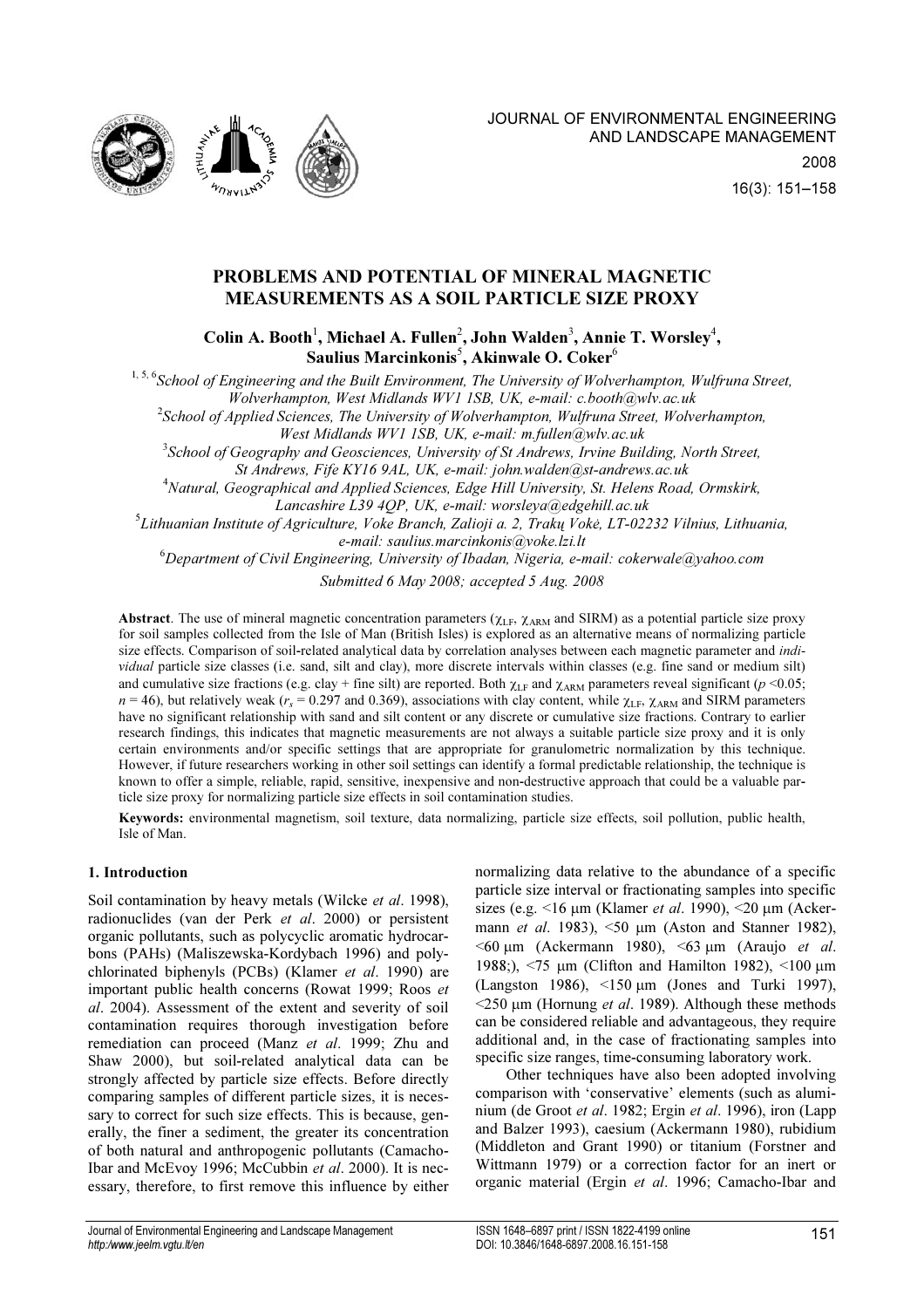McEvoy 1996). In general, these approaches employ extrapolation from regression curves or sometimes entail a mathematical formulation of correcting particle size effects after analysis of bulk samples (de Groot et al. 1982; Covelli and Fontolan 1997; Szava-Kovats 2002).

Where a particle size proxy can be measured efficiently (that is, shorter analysis time or lower cost than determination of the particle size distribution or preparation of specific size fractions for analysis), it can offer potential advantages. However, to assess the suitability of an analytical technique as an efficient particle size proxy, and as an accurate means of normalizing data, it is necessary that the nature of the relationship between the proposed parameters and particle size follow a predictable pattern (like those of trace metals, radionuclides and BCPs with particle size).

Many studies have explored relationships between mineral magnetic measurements and the physicochemical properties of soils, sediments and dusts (Clifton et al. 1997, 1999; Xie et al. 1999, 2000; Booth et al. 2006a, 2007). Based on these investigations, mineral magnetic measurements have been identified as a suitable proxy for geochemical, radioactivity, organic matter content and particle size data (Bonnett et al. 1988; Oldfield et al. 1993; Hutchinson and Prandle 1994; Clifton et al. 1997, 1999; Xie et al. 1999, 2000; Zhang et al. 2001; Booth et al. 2005a; Shilton et al. 2005).

To date, most work has not examined the extent to which mineral magnetic parameters are reliable indicators of differences in soil texture. Therefore, using a database of soil properties collected from the Isle of Man (Booth et al. 2005b, 2006b), this study addresses two methodological issues. Firstly, the extent to which particular magnetic concentration parameters can be used as a soil particle size proxy and, secondly, whether soil texture and mineral magnetic data associations follow the predictable trends of other studies.

# 2. Methods

# 2.1. Study area and sampling

The Isle of Man (N  $54^{\circ}$  15', W  $4^{\circ}$  27') covers 572 km<sup>2</sup> (Fig. 1). Despite its relatively small size, the Island possess a diverse range of soil–types, which reflects the complex interactions of geology, topography and climate through an altitudinal range of 0–621 m (Kear 1980).

This complexity is reflected in the variety and spatial patterns of the soil-types, which includes (i) Typical brown podzolic soils; (ii) Typical brown calcareous soils; (iii) Typical brown sands; (iv) Typical brown earths and (v) Earthy oligo-fibrous peat soils. Based on the subcategories and phases of the five soil-categories identified by Harris et al. (2001), 46 A-horizon soil samples were collected at 0-20 cm depth, during Winter 2002, from the locations shown in Fig. 1.

# 2.2. Magnetic analyses

All samples were subjected to the same preparation and analysis procedure (Walden et al. 1999; Booth et al. 2004). Samples were dried at room temperature  $(\leq 40 \degree C)$ , weighed, packed into 10 ml plastic pots and immobilized with clean sponge foam and tape prior to analysis.



Fig. 1. Sample location map of the Isle of Man

Initial, low-field, mass-specific, magnetic susceptibility  $(y)$  was measured using a Bartington (Oxford, England) MS2 susceptibility meter. By using a MS2B sensor, low frequency susceptibility was measured ( $χ_{LF}$ ). Anhysteretic Remanence Magnetisation (ARM) was induced with a peak alternating field of 100 mT and small steady biasing field of 0.04 mT using a Molspin (Newcastleupon-Tyne, England) A.F. demagnetiser. The resultant remanence created within the samples was measured using a Molspin 1A magnetometer and the values converted to give the mass specific susceptibility of ARM  $(\chi_{\text{ARM}})$ . The samples were then demagnetized to remove the induced ARM and exposed to a series of successively larger field sizes up to a maximum 'saturation' field of 800 mT, followed by a series of successively larger fields in the opposite direction (backfields), generated by two Molspin pulse magnetisers (0–100 and 0–800 mT). After each 'forward' and 'reverse' field, sample isothermal remanent magnetisation (IRM) was measured using the magnetometer.

#### 2.3. Textural analyses

All samples were subjected to the same textural preparation and analysis procedure (Booth et al. 2005a), using sieving followed by laser diffraction analysis. Low Angle Laser Light Scattering (LALLS), using a Malvern (Mal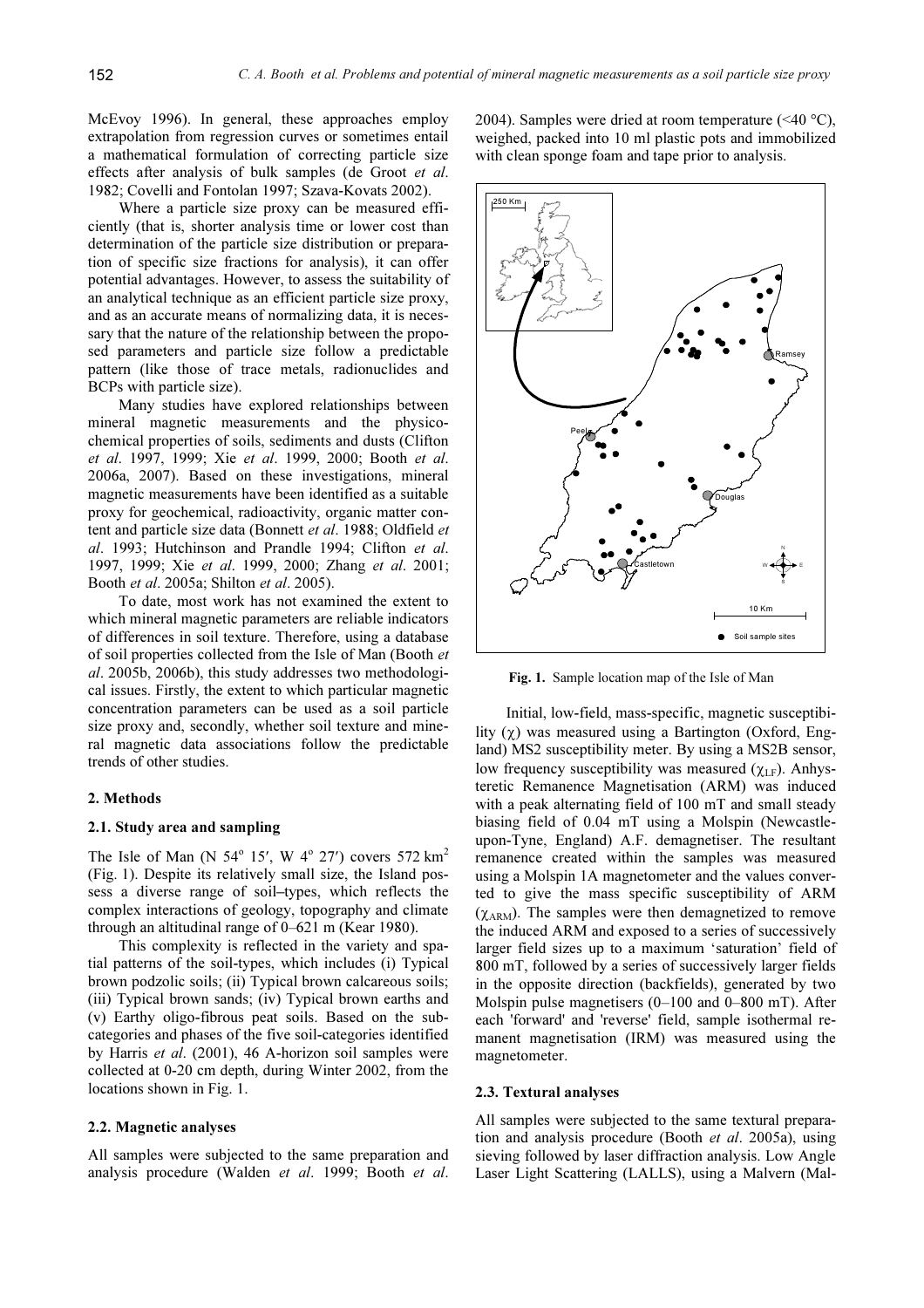vern, England) Mastersizer Long-bed X with a MSX17 sample presentation unit, enabled rapid measurement of particle sizes within the  $0.1-2000$  µm range. Macroscopic traces of organic matter were removed from representative sub-samples before being dampened by the dropwise addition of a standard chemical solution (40 g/l solution of sodium hexametaphosphate  $((NaPO<sub>3</sub>)<sub>6</sub>)$  in distilled water) to help disperse aggregates.

To ensure complete disaggregation, each soil slurry was then subjected to ultrasonic dispersion in a Malvern MSX17 sample presentation unit. For greater precision, the mean of five replicate analyses was measured with a mixed refractive indices presentation setting. A standard range of textural parameters was calculated, including the percentage of sand, silt and clay class sizes and their subintervals. The Malvern instrumentation was regularly calibrated using latex beads of known size.

#### 2.4. Data analyses

All data analyses were performed using MINITAB PC (version 13). Anderson-Darling normality tests demonstrated that not all variables were normally distributed, necessitating the use of non-parametric analyses. Spearman's rank correlations were therefore calculated between each magnetic parameter and individual particle size classes (i.e. clay, silt and sand), more discrete intervals within classes (i.e. fine silt, medium silt, coarse silt, fine sand, medium sand and coarse sand) and cumulative size fractions (e.g. clay  $+$  fine silt).

#### 3. Results

Mineral magnetic properties of Manx topsoil samples are summarized in Table 1. Low-frequency magnetic susceptibility ( $\gamma_{LF}$ ) represents the total contribution of ferrimagnetic minerals. Susceptibility of Anhysteretic Remanent Magnetisation ( $\chi$ <sub>ARM</sub>) is roughly proportional to the concentration of magnetic grains of stable single domain size (e.g.  $\sim 0.03-0.06$  µm). Saturation Isothermal Remanent Magnetisation (SIRM) is related to concentrations of all remanence-carrying minerals in the sample, but is also dependent upon the assemblage of mineral types and their magnetic grain size (Walden *et al.* 1999).

Results show samples contained quite low to moderate quantities of magnetic minerals ( $\chi$ <sub>LF</sub> 0.55–34.31  $10^{-7}$  m<sup>3</sup> kg<sup>-1</sup>;  $\chi$ <sub>ARM</sub> 0.02–5.03  $10^{-7}$  m<sup>3</sup> kg<sup>-1</sup>; SIRM 19.73– 2276.56  $10^{-5}$  Am<sup>2</sup> kg<sup>-1</sup>), comparable with other British topsoils (Maher 1986; Dearing et al. 1996). Texture results for Manx topsoil samples are summarized in Table 2. Using the Soil Survey of England and Wales nomenclature (Hodgson 1985), the typical soil texture is silt loam (mean sand, silt and clay contents  $\sim$ 17, 76 and 7%, respectively).

Table 3 shows the Spearman's rank correlation coefficient values  $(r<sub>s</sub>)$  between the mineral magnetic parameters and specific size fractions (Table 3a) and cumulative fractions (Table 3b).

Negative correlations exist between each mineral magnetic parameter and both the fine sand and coarse silt fractions  $(-0.017 \text{ to } -0.195)$ . In contrast, positive correlations exist between each mineral magnetic parameter and all other sand and silt fractions (0.022 to 0.233). It is apparent that each textural size, whether sand or silt, show notably different correlation strengths with each magnetic parameter. However, none of these relationships are significant ( $p > 0.05$ ;  $n = 46$ ).

The clay fraction, on the other hand, shows positive correlations with both the  $\gamma L$ F and  $\gamma$ ARM parameters, which are significant ( $p \le 0.05$ ;  $n = 46$ ), but not the SIRM parameter ( $p > 0.05$ ;  $n = 46$ ). The cumulative fractions include both negative and positive correlations, but none are significant ( $p > 0.05$ ;  $n = 46$ ). Figures 2a–i show bivariate scatter plots of  $\chi$ <sub>LF</sub> (x10<sup>-7</sup> m<sup>3</sup> kg<sup>-1</sup>),  $\chi$ <sub>ARM</sub> (x10<sup>-5</sup> Am<sup>2</sup> kg<sup>-1</sup>) and SIRM  $(x10^{-5}$  Am<sup>2</sup> kg<sup>-1</sup>) versus sand, silt and clay content  $(\%).$ 

Figs. 2a–i show bivariate scatter plots of  $\chi$ LF  $(x10^{-7} \text{ m}^3 \text{ kg}^{-1})$ ,  $\chi$ <sub>ARM</sub>  $(x10^{-5} \text{ Am}^2 \text{ kg}^{-1})$  and SIRM  $(x10^{-5}$  $Am^2$  kg<sup>-1</sup>) versus sand, silt and clay content (%). Since both the  $\chi$ <sub>LF</sub> and  $\chi$ <sub>ARM</sub> parameters have positive significant relationships with clay content (Figs. 2c and 2f), this

**Table 1.** Mineral magnetic data of bulk samples for Manx soils ( $n = 46$  samples)

|             | Units                                      | Mean   | Maximum | Minimum | Standard deviation |
|-------------|--------------------------------------------|--------|---------|---------|--------------------|
| $\chi_{LF}$ | $10^{-7}$ m <sup>3</sup> kg <sup>-1</sup>  | 6.18   | 34.31   | 0.55    | 7.25               |
| $\chi$ arm  | $10^{-7}$ m <sup>3</sup> kg <sup>-1</sup>  | 0.85   | 5.03    | 0.02    | 1.07               |
| <b>SIRM</b> | $10^{-5}$ Am <sup>2</sup> kg <sup>-1</sup> | 523.72 | 2276.56 | 19.73   | 511.13             |

| <b>Table 2.</b> Texture data (%) of bulk samples for Manx soils ( $n = 46$ samples) |  |  |  |  |
|-------------------------------------------------------------------------------------|--|--|--|--|
|-------------------------------------------------------------------------------------|--|--|--|--|

|                                    | Mean  | Maximum | Minimum | Standard deviation |
|------------------------------------|-------|---------|---------|--------------------|
| Coarse sand $(600-2000 \mu m)$     | 0.30  | 2.76    | 0.00    | 0.58               |
| Medium sand $(200-600 \text{ µm})$ | 4.73  | 27.26   | 0.00    | 5.55               |
| Fine sand $(60-200 \mu m)$         | 11.54 | 22.68   | 0.82    | 4.63               |
| Coarse silt $(20-60 \mu m)$        | 21.13 | 37.01   | 14.39   | 4.44               |
| Medium silt $(6-20 \mu m)$         | 35.94 | 45.52   | 24.10   | 5.62               |
| Fine silt $(2-6 \mu m)$            | 19.42 | 26.65   | 10.62   | 4.55               |
| Clay $(< 2 \mu m)$                 | 6.93  | 10.43   | 2.24    | 2.13               |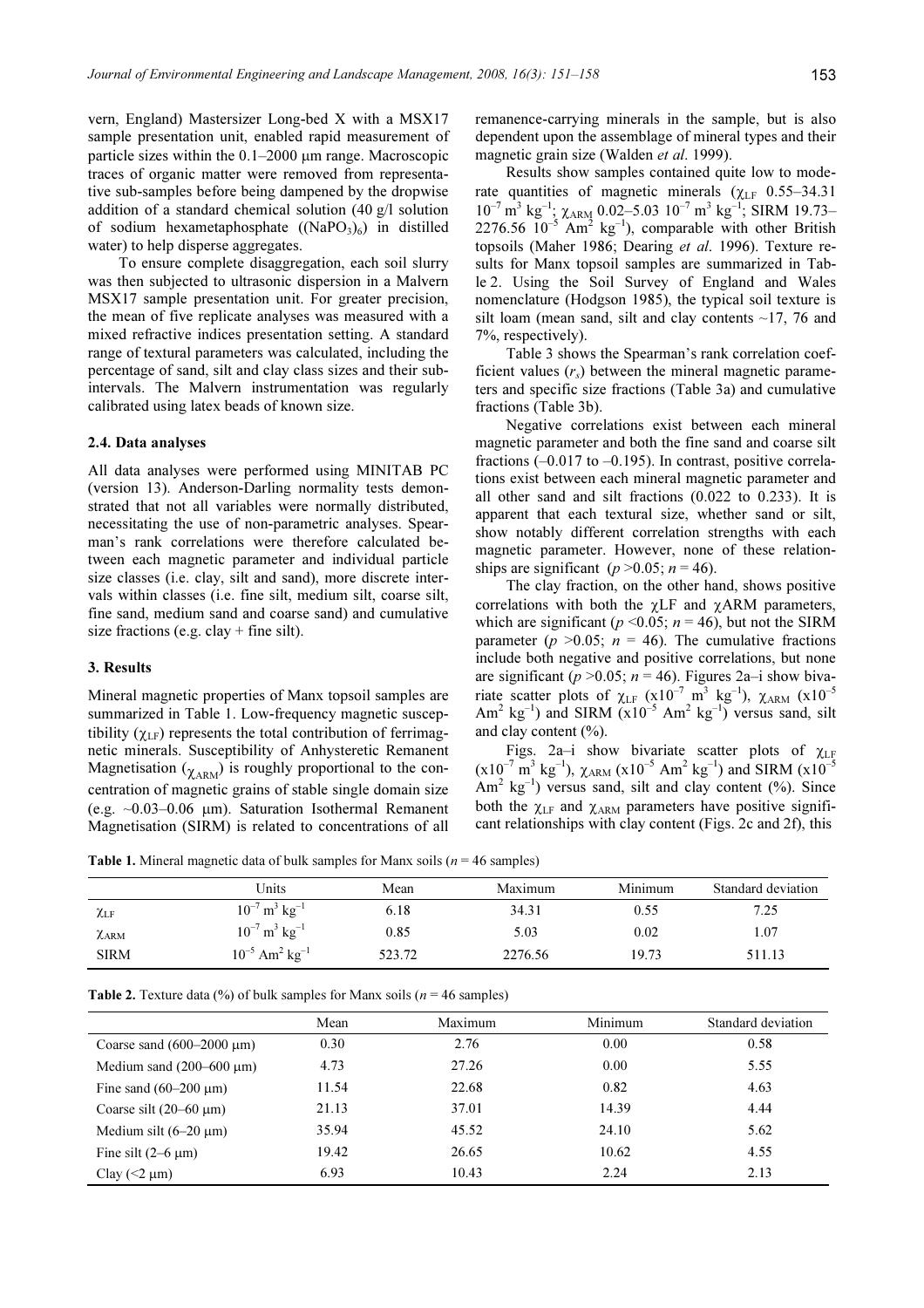| (a)             | Clay $\leq$ $\mu$ m | Fine silt<br>$2-6 \mu m$ | Medium silt<br>$6-20 \text{ }\mu\text{m}$ | Coarse silt<br>$20 - 60 \text{ µm}$ | Fine sand<br>$60 - 200$ um | Medium sand<br>200-600 um | Coarse sand<br>$600 - 2000 \mu m$ |
|-----------------|---------------------|--------------------------|-------------------------------------------|-------------------------------------|----------------------------|---------------------------|-----------------------------------|
| $\chi_{\rm LF}$ | $0.297*$            | $0.106^{NS}$             | $0.038^{NS}$                              | $-0.163^{NS}$                       | $-0.168^{NS}$              | $0.116^{NS}$              | $0.104^{NS}$                      |
| $\chi$ ARM      | $0.369*$            | $0.202^{NS}$             | $0.094^{NS}$                              | $-0.178^{NS}$                       | $-0.195^{NS}$              | $0.022^{NS}$              | $0.022^{NS}$                      |
| <b>SIRM</b>     | $0.281^{NS}$        | $0.027^{NS}$             | $-0.143^{NS}$                             | $-0.168^{NS}$                       | $-0.017^{NS}$              | $0.233^{NS}$              | $0.133^{NS}$                      |
| (b)             | $<$ 6 µm            | $<$ 20 µm                | $<$ 60 µm                                 | $>60 \mu m$                         |                            |                           |                                   |
| $\chi_{\rm LF}$ | $0.177^{NS}$        | $0.130^{NS}$             | $0.056^{NS}$                              | $-0.056^{NS}$                       |                            |                           |                                   |
| $\chi$ ARM      | $0.263^{NS}$        | $0.209^{NS}$             | $0.125^{NS}$                              | $-0.125^{NS}$                       |                            |                           |                                   |
| <b>SIRM</b>     | $0.111^{NS}$        | 0.003 <sup>NS</sup>      | $-0.095^{NS}$                             | $0.095^{NS}$                        |                            |                           |                                   |

Table 3. Spearman's rank correlation coefficients  $(r<sub>s</sub>)$  between mineral magnetic concentration and textural parameters for Manx soils. Specific size fractions (a) and cumulative fractions (b)  $(n = 46$  samples)

Note: Significance levels: non-significant =  $^{N.S.}$ ;  $P \le 0.05$  = \*



Fig. 2. Bivariate scatter-plots of  $\chi_{LF}$  (x10<sup>-7</sup> m<sup>3</sup> kg<sup>-1</sup>),  $\chi_{ARM}$  (x10<sup>-5</sup> Am<sup>2</sup> kg<sup>-1</sup>) and SIRM (x10<sup>-5</sup> Am<sup>2</sup> kg<sup>-1</sup>) versus sand, silt and clay content (%) ( $n = 46$  samples)

indicates that differences in clay content are roughly proportional to the concentration of ferrimagnetic minerals within the samples  $(\chi_{LF})$  and reflects almost exclusively the presence of ultra-fine superparamagnetic ferrimagnetic grains ( $\chi_{\text{ARM}}$ ). However, similar to all the other figures, neither Fig. 2c nor 2f show any obvious linear data trend, but display relatively large degrees of scatter around the best-fit line. This suggests low confidence levels in both  $\chi$ <sub>LF</sub> and  $\chi$ <sub>ARM</sub> parameters as a clay content proxy. In fact, all the magnetic and textural relationships become insignificant when the three outlying samples are removed (data not presented).

In case combining the properties of five soil-types influenced the non-significance, as an example, Table 4 shows the Spearman's rank correlation coefficient values  $(r<sub>s</sub>)$  between the mineral magnetic parameters and specific size fractions (Table 4a) and cumulative fractions (Table 4b) for Soil-type A. These results demonstrate insignificant ( $p > 0.05$ ;  $n = 20$ ) correlations for both negative and positive trends, irrespective of all the specific size fractions and cumulative fractions. In fact, comparatively, the correlation coefficients are much weaker than those presented in Table 3. Each of these observations also typifies the results for each soil-type (data not presented).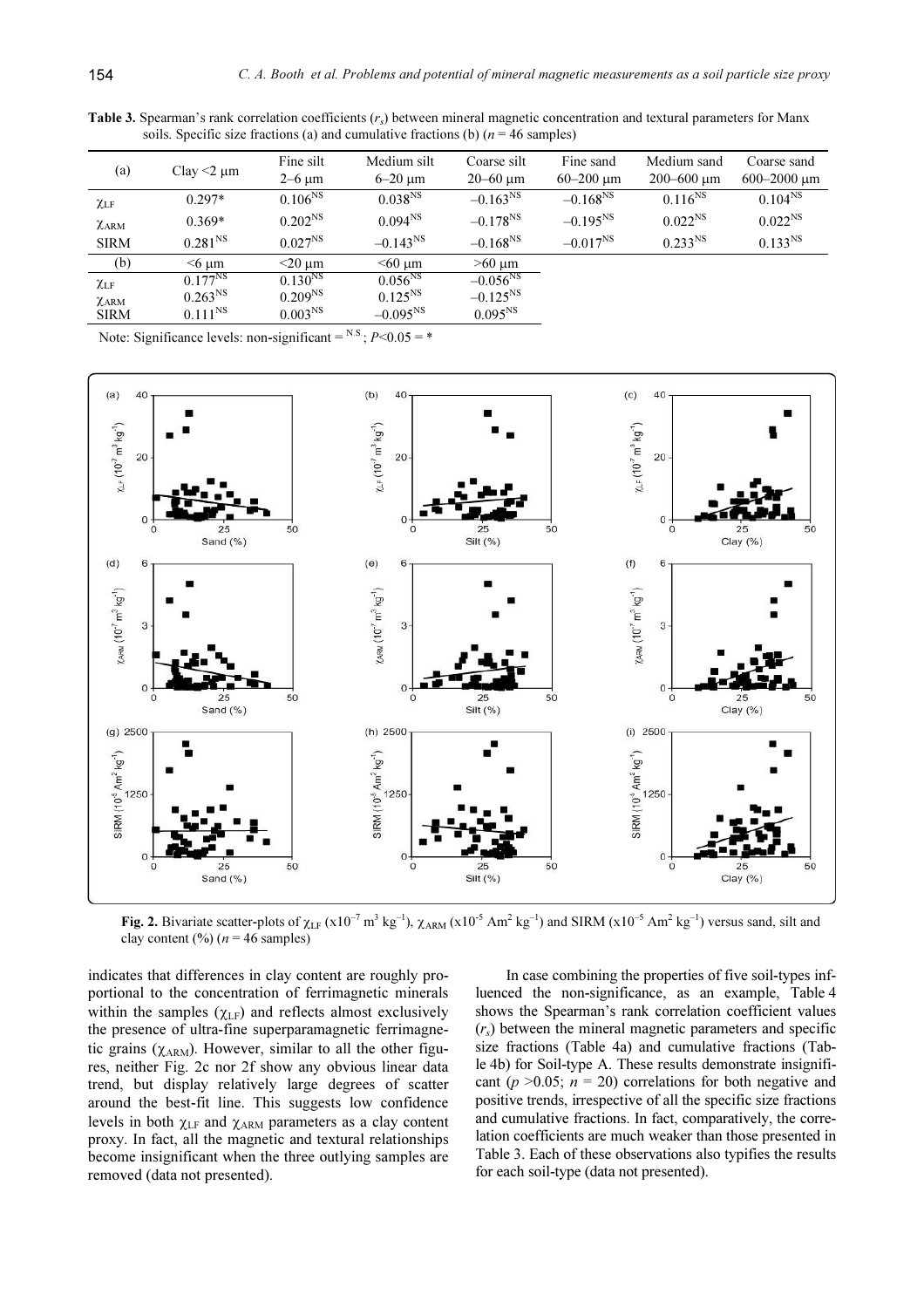| (a)             | Clay<br>$<$ 2 µm | Fine silt<br>$2-6 \mu m$ | Medium silt<br>$6-20 \mu m$ | Coarse silt<br>$20 - 60 \text{ µm}$ | Fine sand<br>$60 - 200$ um | Medium sand<br>$200 - 600 \text{ µm}$ | Coarse sand<br>$600 - 2000 \mu m$ |
|-----------------|------------------|--------------------------|-----------------------------|-------------------------------------|----------------------------|---------------------------------------|-----------------------------------|
| $\chi_{\rm LF}$ | $0.125^{NS}$     | $-0.090^{NS}$            | $-0.096^{NS}$               | $0.005^{NS}$                        | $0.011^{NS}$               | $0.167^{NS}$                          | $0.240^{NS}$                      |
| $\chi$ ARM      | $0.126^{NS}$     | $-0.060^{NS}$            | $-0.005^{NS}$               | $0.026^{NS}$                        | $-0.078^{NS}$              | $0.063^{NS}$                          | $0.188^{NS}$                      |
| <b>SIRM</b>     | $0.141^{NS}$     | $-0.062^{NS}$            | $-0.108^{NS}$               | $0.006^{NS}$                        | $-0.008^{NS}$              | $0.131^{NS}$                          | $0.188^{NS}$                      |
| (b)             | $<$ 6 um         | $<$ 20 $\mu$ m           | $<$ 60 µm                   | $>60 \mu m$                         |                            |                                       |                                   |
| $\chi_{LF}$     | $-0.018^{NS}$    | $-0.060^{NS}$            | $-0.054^{NS}$               | $0.054^{NS}$                        |                            |                                       |                                   |
| $\chi$ ARM      | $-0.002^{NS}$    | $-0.009^{NS}$            | 0.039 <sup>NS</sup>         | $-0.039^{NS}$                       |                            |                                       |                                   |
| <b>SIRM</b>     | $0.003^{NS}$     | $-0.042^{NS}$            | $-0.027^{NS}$               | $0.027^{NS}$                        |                            |                                       |                                   |

Table 4. Spearman's rank correlation coefficients (r<sub>s</sub>) between mineral magnetic concentration and textural parameters for Manx Soil-type A. Specific size fractions (a) and cumulative fractions (b)  $(n = 20 \text{ samples})$ 

note: Significance levels: non-significant  $=$  <sup>N.S.</sup>

#### 4. Discussion

Given the combination of low-cost and sensitivity of the method, it can be argued that mineral magnetic measurements might have considerable potential to act as a particle size proxy. The method is also rapid; bulk samples require little preparation, and individual measurements of magnetic susceptibility ( $\chi_{LF}$ ) can be made in ~1 minute, in either the field or laboratory. Previous workers have investigated this potential of the method. For example, Oldfield et al. (1993) identified: (a) that anhysteretic remanent magnetisation (ARM) measurements can reflect the concentration of fine-grained magnetite  $(\leq 0.1 \text{ }\mu\text{m})$  in the clay fraction and (b)  $\chi$ <sub>LF</sub> measurements can be used to infer the presence of coarser multi-domain magnetite  $(>1.0 \mu m)$  in sands and coarse silts. In a more detailed investigation, (a)  $\chi$ <sub>LF</sub> was strongly associated with sands and medium silts, (b) susceptibility of ARM ( $\chi$ <sub>ARM</sub>) was strongly associated with clay and fine silts, and (c) saturated isothermal remanent magnetisation (SIRM) was strongly associated with very fine to medium silts (Clifton et al. 1999). Zhang et al. (2001) suggested that both percentage frequency-dependent magnetic susceptibility  $(\chi_{\text{FD%}})$  and  $\chi_{\text{ARM}}$  could be used as a proxy for clay content. In general, this evidence supports the inference that high magnetic concentration measurements are associated with large amounts of fine-grained sediments and an inverse relationship with coarse-grained sediments. However, more recently, Booth et al. (2005a) reported the strength and significance of  $\chi$ <sub>LF</sub>,  $\chi$ <sub>ARM</sub> and SIRM parameter associations with sand, silt and clay content can be different for specific environments within an individual sedimentary setting.

Manx magnetic concentration and texture associations contrast with previous work (Oldfield et al. 1993; Clifton et al. 1999; Zhang et al. 2001; Booth et al. 2005a). For instance, in this study,  $\chi$ <sub>LF</sub> and  $\chi$ <sub>ARM</sub> parameters reveal significant ( $p \le 0.05$ ;  $n = 46$ ), but very weak  $(r<sub>s</sub> = 0.297$  and 0.369) associations with clay content, respectively, while  $\chi_{LF}$ ,  $\chi_{ARM}$  and SIRM parameters have no significant relationship with sand or silt content. In contrast, previous magnetic concentration parameter associations have shown greater significance levels  $(p \le 0.01; n = 113)$  and much stronger correlations with sand  $(r = -0.957)$ , silt  $(r = 0.958)$  and clay  $(r = 0.943)$ 

content (Booth et al. 2005a). This indicates Manx soil texture data have no notable kinships with magnetic concentration parameters.

Correction of particle size effects relies on a formal correlation between analytical data and textural variation following a predictable relationship (i.e. the finer a sediment, the greater its pollutant concentration). Based on data presented here, such a simple relationship does not exist between the mineral magnetic concentration parameters and particle size. Contrary to earlier research findings, this indicates that magnetic measurements are not always a suitable particle size proxy. However, previous similar proxy work mainly focused on modern sedimentary environments and has not thoroughly examined the application of mineral magnetic measurements as a particle size proxy for topsoils. Therefore, this suggests it is only certain environments and/or specific settings where mineral magnetic measurements are appropriate for granulometric normalization. Furthermore, it also indicates the association may not be as simple as previous work proposes and highlights the importance of fully determining the nature of the relationship between texture and magnetic properties before applying mineral magnetic data as a particle size proxy. As described earlier, other workers have demonstrated significant relationships between mineral magnetic and particle size data (Oldfield et al. 1993; Clifton et al. 1999; Zhang et al. 2001; Booth et al. 2005a). The results presented here demonstrate that such a relationship cannot be considered predictable and, for a given soil or sedimentary environment, the form of the relationship must be tested prior to any attempt to use mineral magnetic properties as a particle size proxy. However, where such a relationship can be reliably demonstrated, mineral magnetic measurements can provide a simple, reliable, rapid, sensitive, inexpensive and nondestructive method for normalizing particle size effects in soil contamination studies.

#### 5. Conclusions

1. The significant relationships between mineral magnetic and particle size properties observed in other environmental settings (Oldfield et al. 1993; Clifton et al. 1999; Zhang et al. 2001; Booth et al. 2005a) are not replicated in data presented here for soils from the Isle of Man.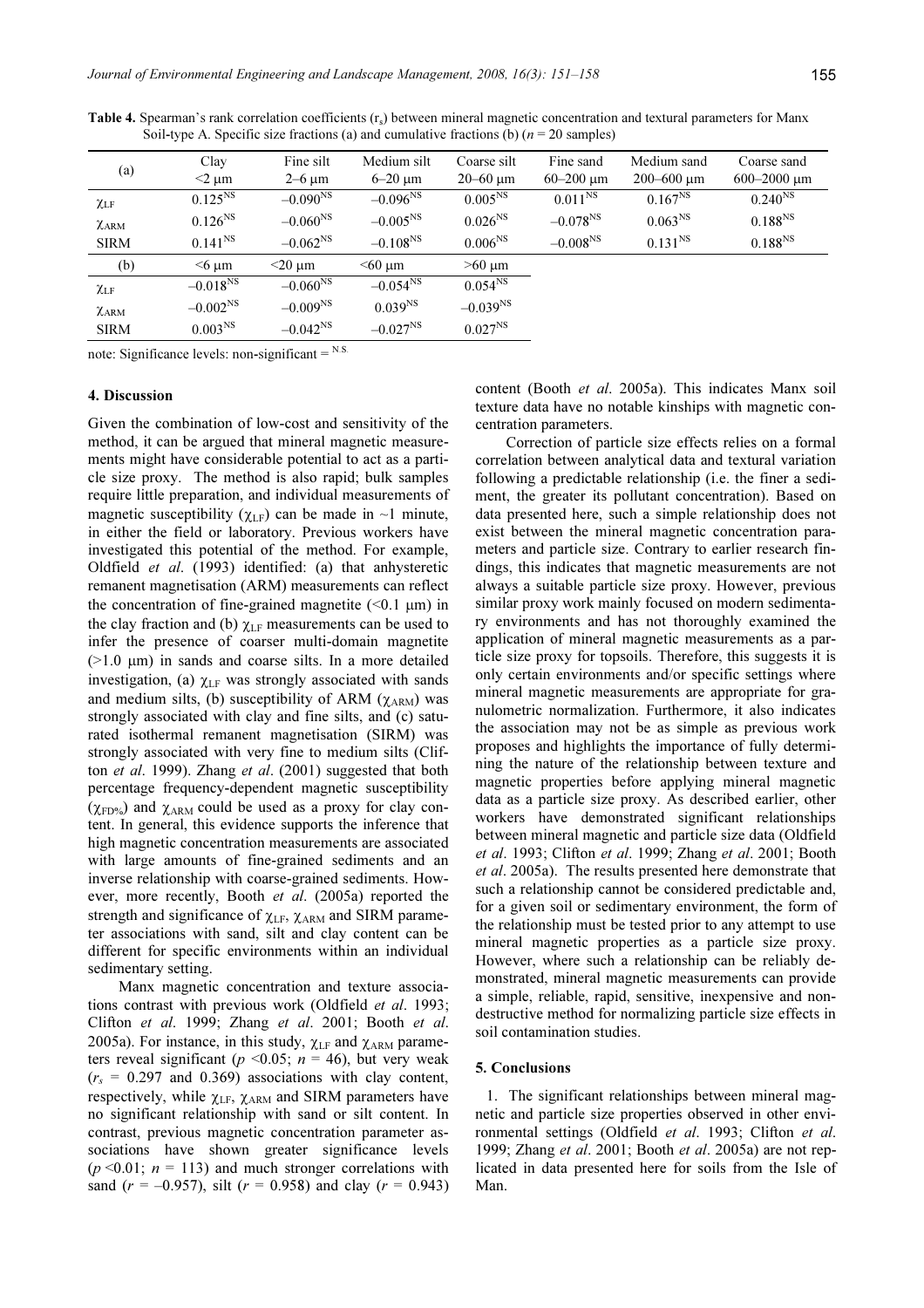2. Some magnetic parameters reveal significant associations with clay content, but the correlations are relatively weak. This indicates that for these soil samples, mineral magnetic measurements should not be employed as a proxy for particle size when attempting to normalize for particle size effects upon other compositional data.

3. The results presented here demonstrate that such a relationship cannot be considered predictable and, for a given soil or sedimentary environment, the form of the relationship must be tested prior to any attempt to use mineral magnetic properties as a particle size proxy.

# Acknowledgements

All authors thank the School of Applied Sciences at the University of Wolverhampton for unlimited access to a wide range of analytical facilities. The authors also thank John Harris at the Department of Agriculture, Fisheries and Forestry, Kim Holland at the Department of Local Government and the Environment and the Centre for Manx Studies for their valuable support with the wider aspects of this work. Also, special thanks are extended to Michael Hallett for producing the sample location map.

# References

- Ackermann, F. 1980. A procedure for correcting the grain size effects in heavy metal analyses of estuarine and coastal sediments, Environmental Technology Letters 1: 518-527.
- Ackermann, F.; Bergmann, H.; Schleichert, U. 1983. Monitoring of heavy metals in coastal and estuarine sediments – a question of grain size:  $\leq 20$  µm versus  $\leq 60$  µm, *Envi*ronmental Technology Letters 4: 317–328.
- Araujo, M.; Fatima, D.; Bernard, P. C.; van Grieken, R. E. 1988. Heavy metal contamination in sediments from the Belgian coast and Scheldt Estuary, Marine Pollution Bulletin 19: 269–273.
- Aston, S. R.; Stanner, D. A. 1982. Local variability in the distribution of Windscale fission products in estuarine sediments, Estuarine and Coastal Shelf Science 14: 167–174.
- Bonnett, P. J. P.; Appleby, P. G.; Oldfield, F. 1988. Radionuclides in coastal and estuarine sediments from Wirral and Lancashire, Science of the Total Environment 70: 215– 236.
- Booth, C. A.; Walden, J.; Neal, A.; Smith, J. P.; Morgan, E. 2004. A comparison of inter-unit, intra-site and intrasample variability in environmental magnetic data: an example based on the Gwendraeth Estuary, South Wales, UK, Journal of Coastal Research 20: 808–813.
- Booth, C. A.; Walden, J.; Neal, A.; Smith, J. P. 2005a. Use of mineral magnetic concentration data as a particle size proxy: a case study using marine, estuarine and fluvial sediments in the Carmarthen Bay area, South Wales, UK, Science of the Total Environment 347: 241–253.
- Booth, C. A.; Fullen, M. A.; Smith, J. P.; Hallett, M. D.; Walden, J.; Harris, J.; Holland, K. 2005b. Magnetic properties of agricultural topsoils of the Isle of Man: their characterization and discrimination by factor analysis, Communications in Soil Science and Plant Analysis 36: 1241–1262.
- Booth, C. A.; Shilton, V.; Fullen, M. A.; Walden, J.; Worsley, A.T.; Power, A. L. 2006a. Environmental magnetism: measuring, monitoring and modelling urban street dust

pollution, in Air Pollution XIV, (Editors) J. W. S. Longhurst & C. A. Brebbia. WIT Press, 333–342.

- Booth, C. A.; Fullen, M. A.; Smith, J. P.; Hallett, M. D.; Walden, J.; Harris, J.; Holland, K. 2006b. Factor Analysis of particle size specific magnetic measurements on agricultural topsoils from the Isle of Man, Communications in Soil Science and Plant Analysis 37: 1–25.
- Booth, C. A.; Winspear, C. M.; Fullen, M. A.; Worsley, A. T.; Power, A. L.; Holden, V. J. C. 2007. A pilot investigation into the potential of mineral magnetic measurements as a proxy for urban roadside particulate pollution, in Air Pollution XV, (Editors) C. A. Borrego & C. A. Brebbia. WIT Press, 391–400.
- Camacho-Ibar, V. F.; McEvoy, J. 1996. Total PCBs in Liverpool Bay sediments, Marine Enviro. Research 41: 241– 263.
- Clifton, J.; McDonald, P.; Plater, A.; Oldfield, F. 1997. Relationships between radionuclide content and textural properties in Irish Sea intertidal sediments, Water Air & Soil Pollution 99: 209–216.
- Clifton, J.; McDonald, P.; Plater, A.; Oldfield, F. 1999. Derivation of a grain-size proxy to aid the modelling and prediction of radionuclide activity in saltmarshes and mud flats of the Eastern Irish Sea, Estuarine and Coastal Shelf Science 48: 511–518.
- Clifton, R. J.; Hamilton, E. I. 1982. The application of radioisotopes in the study of estuarine sedimentary processes, Estuarine and Coastal Shelf Science 14: 433–446.
- Covelli, S.; Fontolan, G. 1997. Application of a normalisation procedure in determining regional geochemical baselines, Enviro. Geol. 30: 34–45.
- Dearing, J. A.; Hay, K. L.; Baban, S. M. J.; Huddleston, A. S.; Wellington, E. M. H.; Loveland, P. J. 1996. Magnetic susceptibility of soil: an evaluation of conflicting theories using a national data set, Geophysical Journal International 127: 728–734.
- de Groot, A. J.; Zschuppe, K. H.; Salomons, W. 1982. Standardisation of methods of analysis for heavy metals in sediments, Hydrobiologia 92: 689–695.
- Ergin, M.; Kazan, B.; Ediger, V. 1996. Source and depositional controls on heavy metal distribution in marine sediments of the Gulf of Iskenderun, East Mediterranean, Marine Geology 133: 223–239.
- Forstner, U.; Wittmann, G. 1979. Metal pollution in the aquatic environment. New York, Springler-Verlag, 486 p.
- Harris, J.; Fullen, M. A.; Hallett, M. D. 2001. Agricultural soils of the Isle of Man, Centre for Manx Studies, Research Report 9, Douglas, Isle of Man, 21.
- Hodgson, J. M. (ed.). 1985. Soil survey field handbook describing and sampling soil profiles. soil survey of England and Wales, Rothamsted Experimental Station, Harpenden, Hertfordshire. 99 p.
- Hornung, H.; Krum, M. D.; Cohen, Y. 1989. Trace metal distribution in sediments and benthic fauna of Haifa Bay, Israel, Estuarine and Coastal Shelf Science 29: 43–56.
- Hutchinson, S. M.; Prandle, D. 1994. Siltation in the saltmarsh of the Dee Estuary derived from  $137$ Cs analysis of shallow cores, Estuarine and Coastal Shelf Science 38: 471–478.
- Jones, B.; Turki, A. 1997. Distribution and speciation of heavy metals in surficial sediments from the Tees Estuary, North-east England, Marine Pollution Bulletin 34: 768– 779.
- Kear, B. S. 1980. Soils of the Isle Man Pattern and Process, Manchester Geographer 1: 21–34.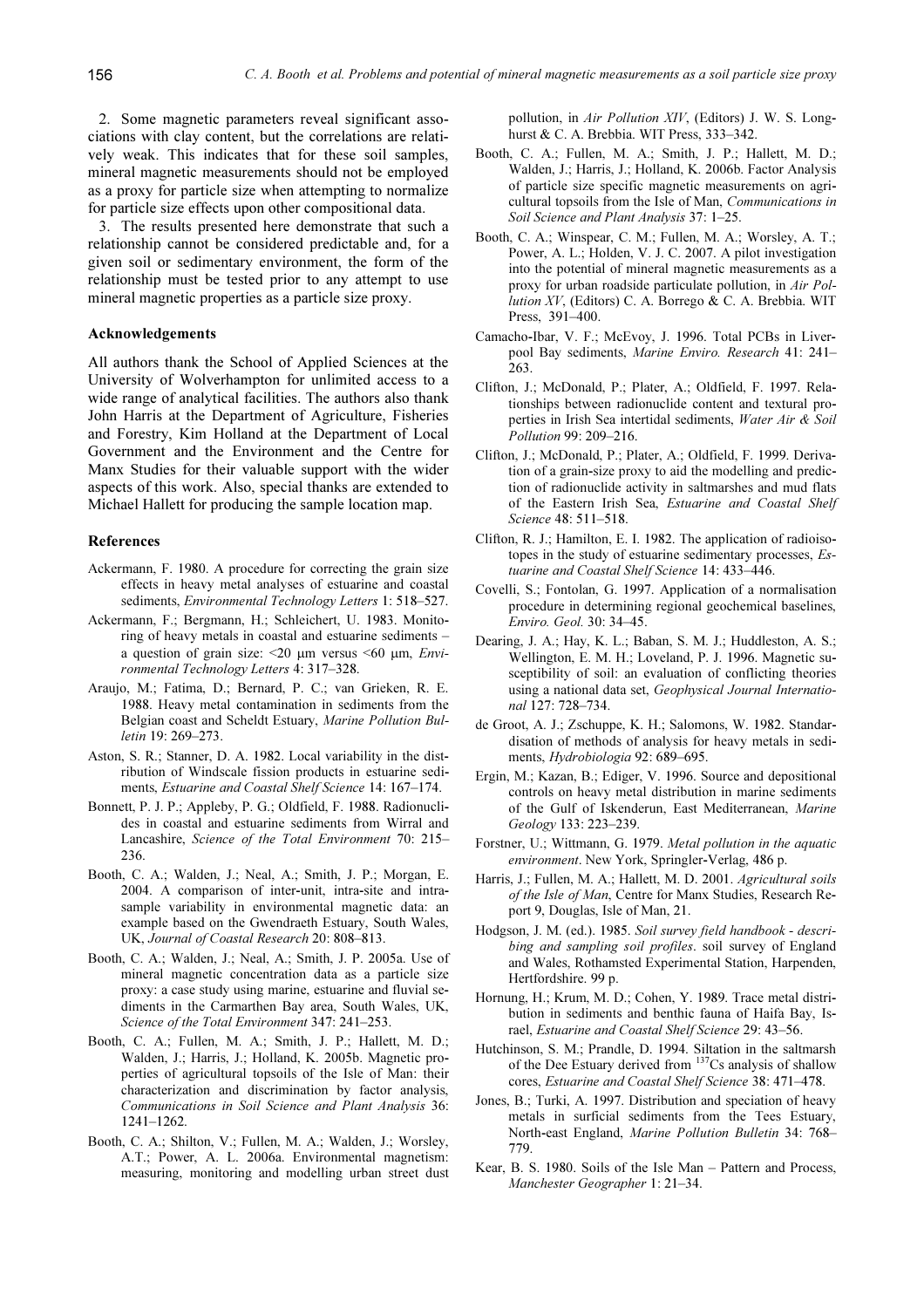- Klamer, J. C.; Hegeman, W. J. M.; Smedes, F. 1990. Comparison of grain size correction procedures for organic micropollutants and heavy metals in marine sediments, Hydrobiologia 208: 213–220.
- Langston, W. J. 1986. Metals in sediments and benthic organisms in the Mersey Estuary, Estuarine and Coastal Shelf Science 23: 239–261.
- Lapp, B.; Balzer, W. 1993. Early diagenesis of trace metals used as an indicator of past productivity changes in coastal sediments, Geoch. Cosmo. Acta 57: 4639–4652.
- Maher, B. A. 1986. Characterisation of soils by mineral magnetic measurements, Physics of the Earth & Planetary Interiors 42: 76–92.
- Maliszewska-Kordybach, B. 1996. Polycyclic aromatic hydrocarbons in agricultural soils in Poland: preliminary proposals for criteria to evaluate the level of soil contamination, App. Geoch. 11: 121–127.
- Manz, M.; Weissflog, L.; Kuhne, R.; Schuurmann, G. 1999. Ecotoxicological hazard and risk assessment of heavy metal contents in agricultural soils of Central Germany, Ecotoxic. Enviro. Safe. 42: 191–201.
- McCubbin, D.; Leonard, K. S.; Maher, B. A.; Hamilton, E. I. 2000. Association of <sup>210</sup>Po (<sup>210</sup>Pb), <sup>239+240</sup>Pu and <sup>241</sup>Am with different mineral fractions of a beach sand at Seascale, Cumbria, UK, Science of the Total Environment 254:  $1 - 15$ .
- Middleton, R.; Grant, A. 1990. Heavy metals in the Humber Estuary: Scrobicularia clay as a pre-industrial datum, in Proceedings of the Yorkshire Geological Society 48: 75– 80.
- Oldfield, F.; Richardson, N.; Appleby, P. G.; Yu, L. 1993.  $^{241}$ Am and  $^{137}$ Cs activity in fine grained saltmarsh sediments from parts of the N.E. Irish Sea shoreline, Journal of Enviro. Radio. 19: 1–24.
- Roos, P. H.; Tschirbs, S.; Pfeifer, F.; Welge, P.; Hack, A.; Wilhelm, M.; Bolt, H. M. 2004. Risk potential for humans of original and remediated PAH-contaminated soils: application of biomarkers of effect, Toxicology 205: 181– 194.
- Rowat, S. C. 1999. Incinerator toxic emissions: a brief summary of human health effects with a note on regulatory control, Medic. Hypo. 52: 389–396.
- Shilton, V. F.; Booth, C. A.; Giess, P.; Mitchell, D. J.; Williams, C. D. 2005. Magnetic properties of urban street dust and its relationship to organic matter content in the West Midlands, UK, Atmospheric Environment 39: 3651–3659.
- Szava-Kovats, R. C. 2002. Outlier-resistant errors-in-variables regression: anomaly recognition and grain-size correction in stream sediments, App. Geoch. 17: 1149–1157.
- van der Perk, M.; Lev, T.; Gillett, A. G.; Absalom, J. P.; Burrough, P. A.; Crout, N. M. J.; Garger, E. K.; Semiochkina, N.; Stephanishin, Y. V.; Voigt, G. 2000. Spatial modelling of transfer of long-lived radionuclides from soil to agricultural products in the Chernigov Region, Ukraine, Eco. Model. 128: 35–50.
- Walden, J.; Smith, J. P.; Oldfield, F. (eds.). 1999. Environmental magnetism, a practical guide. Quaternary Research Association. Technical Guide No. 6. 243 p.
- Wilcke, W.; Muller, S.; Kanchanakool, N.; Zech, W. 1998. Urban soil contamination in Bangkok: heavy metal and aluminium partitioning in topsoils, Geoderma 86: 211– 228.
- Xie, S.; Dearing, J. A.; Bloemandal, J.; Boyle, J. F. 1999. Association between the organic matter content and magnetic properties in street dust, Liverpool, UK, Science of the Total Environment 241: 205–214.
- Xie, S.; Dearing, J. A.; Bloemandal, J. 2000. The organic matter content of street dust in Liverpool, UK and its association with dust magnetic properties, Atmospheric Environment 34: 269–275.
- Zhang, W.; Yu, L.; Hutchinson, S. M. 2001. Diagenesis of magnetic minerals in the intertidal sediments of the Yangtze Estuary, China, and its environmental significance, Science of the Total Environment 266: 160–175.
- Zhu, Y. G.; Shaw, G. 2000. Soil contamination with radionuclides and potential remediation, Chemosphere 41: 121–128.

# MAGNETINIŲ MINERALŲ MATAVIMŲ, SIEKIANT JAIS PAKEISTI GRANULIOMETRINĖS SUDĖTIES ANALIZĘ, PROBLEMOS IR POTENCIALAS

#### K. A. Booth, M. A. Fullen, J. Walden, A. T. Worsley, S. Marcinkonis, A. O. Coker

#### S a n t r a u k a

Tyrimuose atskleistas mineralų magnetinių koncentracijos parametrų panaudojimas ( $\chi_{LF}$ ,  $\chi_{ARM}$  ir SIRM) kaip potencialiai alternatyvus metodas granuliometrinės sudėties nustatymo analizei Isle of Man (Britų salos) surinktiems dirvožemio pavyzdžiams tirti ir dalelių dydžio reiškiniui normalizuoti. Aprašytas su dirvožemiu susijusių analizinių duomenų palyginimas koreliacinių analizių būdu, t. y. tarp kiekvieno magnetizmo parametro ir atskirų dydžių dalelių frakcijų (t. y. smėlio, dulkių ir dumblo) ir tarpinių šių intervalų frakcijų (pavyzdžiui, smulkaus smėlio ar vidutinio rupumo dulkių) ir jungtinių frakcijų (pavyzdžiui, dumblo + smulkių dulkių). Tiek  $\chi_{LF}$ , tiek  $\chi_{ARM}$  parametrai atskleidžia reikšmingas (p <0,05; n = 46), bet palyginti nereikšmingas ( $r_s$  = 0,297 ir 0,369) ryšių asociacijas su dumblo kiekiu, o  $\chi_{LF}$ ,  $\chi_{ARM}$  ir *SIRM* parametrai neturi reikšmingų priklausomybių nuo smėlio ir dulkių kiekių, nei su atskiromis ar jungtinėmis dalelių dydžių frakcijomis. Priešingai ankstyvesniems tyrinėjimų rezultatams, tai rodo, kad magnetiniai matavimai ne visada yra tinkama alternatyva granuliometrinės sudėties analizei pakeisti ir tiktai tam tikroje, specifinėje aplinkoje yra tinkami granuliometrinei sudėčiai normalizuoti. Tačiau jei ateityje tyrėjai, tiriantys kitas dirvožemio savybes, nustatytų proporcingas prognozuojamas priklausomybes, šis matavimų metodas siūlo paprastą, patikimą, greitą, tikslų, nebrangų ir neardomąjį metodą, kuris galėtų būti vertinga granuliometrinės analizės alternatyva normalizuojant dalelių dydžio reiškinius studijuojant užterštus dirvožemius.

Reikšminiai žodžiai: aplinkos magnetizmas, dirvožemio granuliometrinė sudėtis, duomenų normalizavimas, dalelių dydžio reiškinys, dirvožemio užterštumas, visuomenės sveikata, Isle of Man.